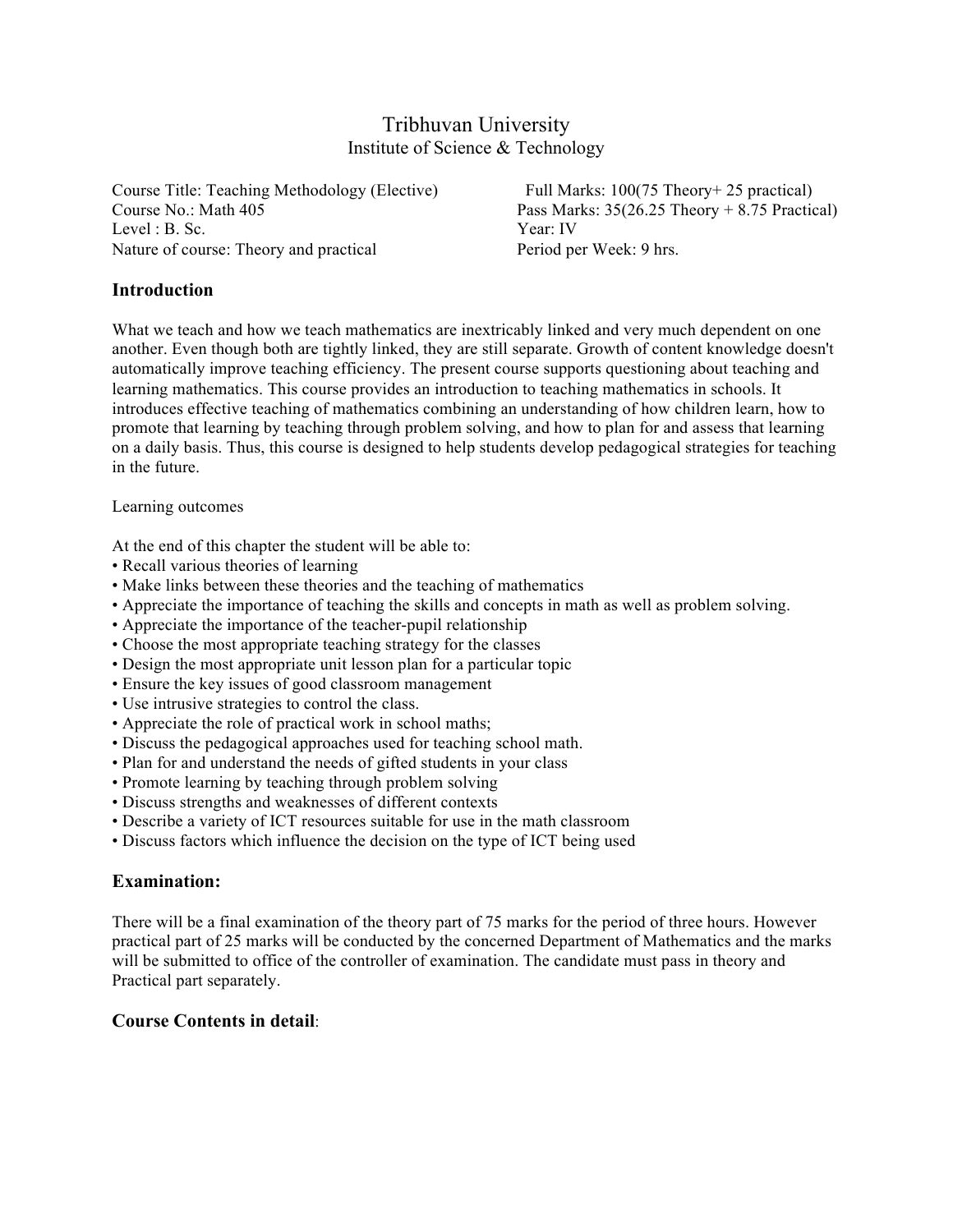#### **Unit 1: Teaching for Understanding: Mathematical Knowledge or Enquiry**: 20 Lectures

Theories of how children learn: Skinner, Piaget, Vygotsky, Blooms Taxonomy, Polya heuristic Perspectives on teaching: Dutch RME, Reggio Emilia, Rogoff.

Twofold nature of math: The folk pedagogies in teaching, Gardners unschooled mind, Types of learners. Mathematics as a mode of enquiry: Active engagement in mathematics, Modern learning theory, Metacognition

Mathematics as a body of knowledge.

#### **Unit 2: Being an Effective Mathematics Teacher:** 10 Lectures

Requirements for an effective teacher of mathematics: thorough knowledge and classroom experience, skill of exposition or telling Connectionist orientation:

• making connections between the pupils prior knowledge and new concepts or skills;

• connecting the pupils informal intuitive knowledge with formal mathematics;

• connecting the various representations of maths: concrete activities, mathematical language and symbol systems;

• connecting areas of maths such as addition and subtraction ( inverses), linking fractions, decimals, percentages and proportion as different ways of writing the same entity.

Effective lesson planning and its pedagogical analysis: Effectiveness in terms of a lesson:

- a clearly thought out plan for the lesson;
- well-structured delivery and pace;
- a variety of activities to achieve the intended learning outcomes or key objectives;

• informative review and reaction.

A pedagogical analysis: aims and learning outcomes.

Discuss exemplars/non-exemplars and criterial attributes

Discuss Stones heuristic for teaching subject knowledge: relate Stones heuristic for teaching maths as a body of knowledge and a mode of enquiry to the strategic structure for Mathematics. Planning problemsolving, Teaching skills embedded in the heuristics

Establishing a positive learning environment Organising the maths classroom, The role of the teacher throughout the academic year, Previous experiences of maths

Dealing with underachievement in math:

Gender issues in math: Available resources for teaching mathematics

#### **Unit 3: Classroom Management and Working with Pupils**: 15 Lectures

Teacher-pupil relationship and its importance, The teachers authority, Rapport and respect Teaching strategies: Whole-class teaching, Drill and practice tasks, Individualised programme of work, Experiential learning, Small group work, Investigational work

Discipline and behavior management, Flowing lesson, Maintaining a continuous signal, Importance of advance preparation, Sequence of a lesson, Use of the tactical ignore, The continuum from least- to mostintrusive strategies for classroom control, Positive and negative language, Congruence of tone and gesture, Privately understood signals, Pause, direction, Distraction and diversion, Partial agreement, When then directions, Choice direction, Question and feedback, Rule reminders, Cool-off time Structure for dealing with disruptive pupils

### **Unit 4: Designing an Effective Lesson Plan:** 20 Lectures

Components of a Lesson Plan: (a) Prior skills inventory (preassessment).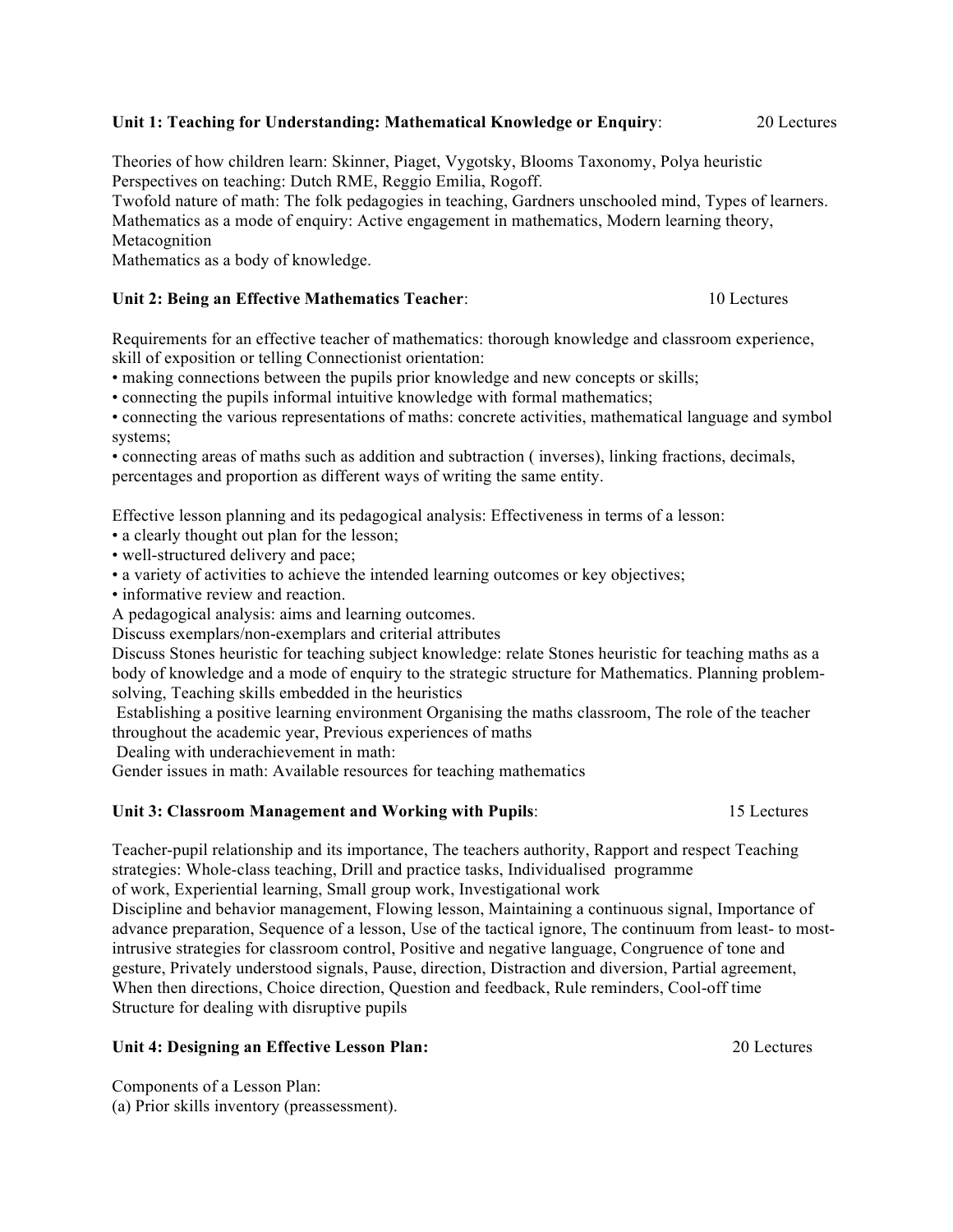(b) The aim of the lesson, or its purpose.

(c) A start-up activity.

(d) A motivational activity.

(e) The body of the lesson (discovery, developmental, application of new concepts, pivotal questions, etc.).

(f) The planning of differentiated instructional paths for the gifted, average, and weaker students.

(g) The generalizations and conclusions (to be modified, if necessary, based on the progress of the lesson).

(h) The homework assignment.

(i) If time permits . . . (a brief interesting activity, if there is time left after you have completed your lesson).

Planning Paths of Differentiated Instruction, Planning Group Work in the Math Classroom, Teacher-Centered Versus Student-Centered Instructional Models, The Developmental Lesson Model, The workshop model

Solving Systems of Equations Using the Developmental Lesson Model and the Workshop Model, Designing the Homework Assignment, The elements of the homework assignment that make it effective Routines for Checking Homework: Review of the Previous Days Homework, Planning for Students Who Ar e Absent

Importance of Planning Board Work: Dealing with the Alternative Solutions, Incorporating Technology into Your Lessons

Planning a Series of Lessons (Unit Planning).

### **Unit 5: Some Specific Ideas for Teaching Certain Lessons**: 15 Lectures

Angle Measurement with a Circle by Moving the Circle, Sum of an Arithmetic Progression, Introducing the Product of Two Negatives, Rationalizing the Denominator, Pythagorean Theorem, Introduction to Non positive Exponents, Introducing the Notion of a Function, Intuition Versus Justification, Art of Classroom Questioning: reasons for asking questions in the mathematics class, Learning to ask good questions, Some Dos and Donts of Questioning.

#### **Unit 6: Teaching Number Sense, Algebra and Geometry**: 15 Lectures

Reasoning and sense making: What does it mean to promote reasoning and sense making in the mathematics classroom? Current philosophy of how the mathematics topical areas of number sense are to be included in the school curriculum. What does it mean to develop number sense and what are the key mathematical ideas in the high school and middle grades? Teaching of number sense, Sample lesson plan: number sense, Number sense activities sampler, Teaching of algebra, Current philosophy of how the mathematics topical areas of algebra are to be included in the school curriculum. major components of the study of algebra. Sample lesson plan: algebra, Algebra activities sampler, Teaching of geometry, How has the research of the van Hieles inuenced the teaching of geometry? Identify the areas of study that are included in the geometry content area. Sample lesson plan: Geometry, Geometry activities sampler

#### **Unit 7: Strategies for Understanding Problem Solving**: 20 Lectures

Problem-Solving: Overview, Difficulty Factors, Teaching the process, Strategies for Problem Solving: Drawing a Diagram, Using Concrete Materials, Creating a Table, Looking for a Pattern, Guessing and Checking, Creating an Organized List, Working Backwards, Creating a Tree Diagram, Using Simpler Numbers, Using Logical Reasoning, Analyzing and Investigating Solving Open-Ended Problems

#### **Unit 8: Mathematics in Context:** 10 Lectures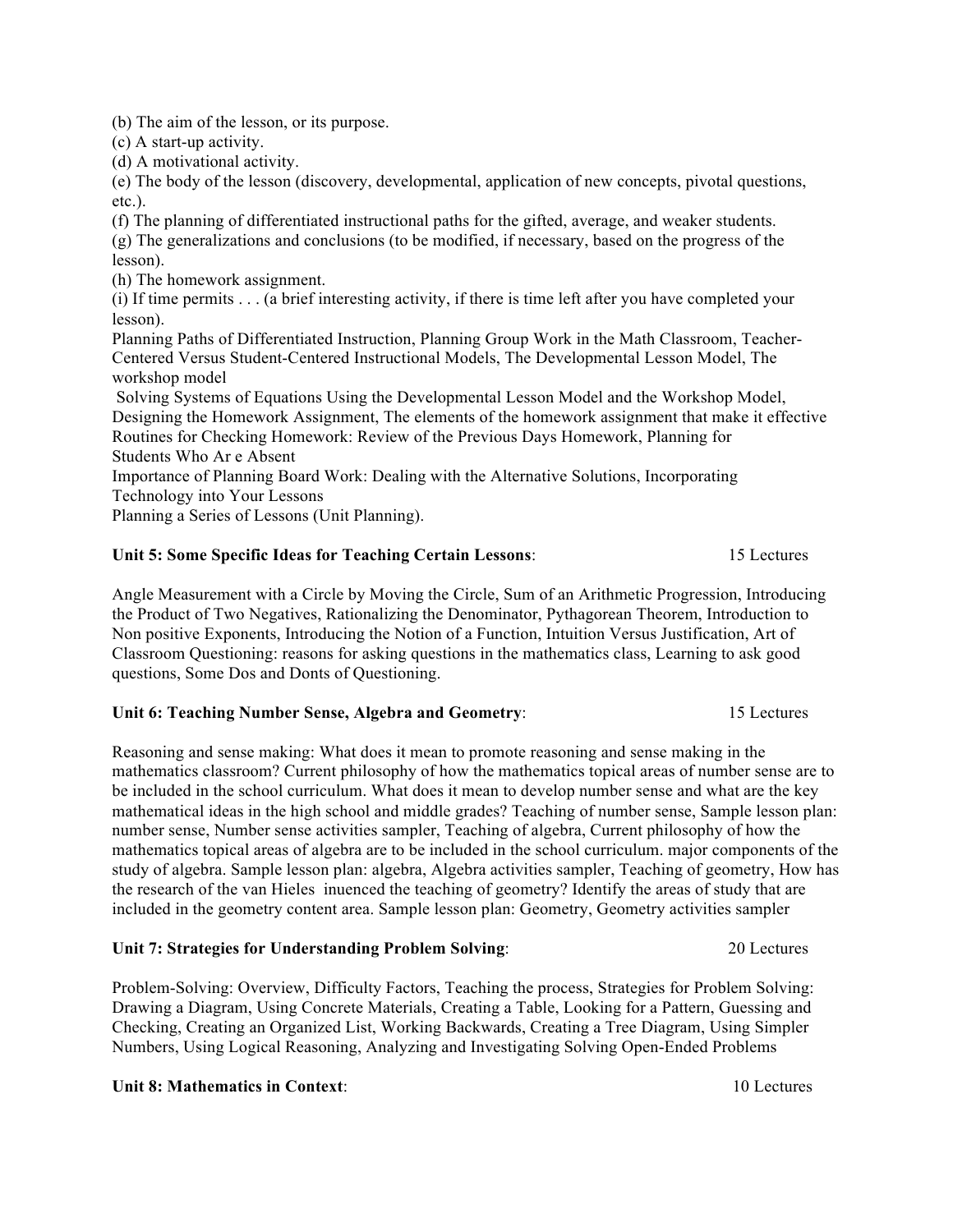Why do people do mathematics? Skills for learning mathematics in context, concepts in order to deepen and broaden their knowledge, Skills and understanding of mathematics essential skills and processes in mathematics that pupils need to learn to make progress

Habits of mind (according to Cuoco and others)that research mathematicians use in creating and using mathematics outside school Strengths and weaknesses of different contexts, Problems with choosing contexts, Cons and contexts Problems with using contexts in teaching, Resourcing and managing good contexts Teaching mathematics in context, meaning of working collaboratively, Asking questions, Keeping going when it is difficult, Justifying reasoning, Motivation for working in this way,

## Unit 9: Responsibility of Assessment: 15 Lectures

Evaluative Assessment, Diagnostic Assessment, Designing the Classroom Test: Overriding principles that should govern the administration and grading of an exam, The Scoring Rubric (evaluation scheme), Selecting and the Ordering of Questions, Timing the Test, Preparing Your Students for the Test Informing Students of Their Grades, Improving Their Test Scores, Assessing the Assessment, Remedy of Poor Class performance, Testing Students of Varying Ability Levels, Handling Absentees on Test Days, Comprehensive Assessment: Informal Observations, Portfolios, Notebooks, Journals

## **Unit 10: The Role of ICT in the Mathematics Classroom**: 10 Lectures

Forms of educational technology: describe a variety of ICT resources suitable for use in the maths classroom

Deciding to use ICT (Information and communication technology), Logistics of using ICT in mathematics, Expected outcomes from ICT training in mathematics for different grades. Areas for, and examples of, the incorporation of ICT in secondary mathematics lessons, Enhancing the teaching of mathematics using ICT: Learning from feedback, Seeing connections, Observing patterns in modeling, Exploring data, Teaching the computer, Observing patterns in numbers, Going beyond the norm, ICT for organisation,

## **Practical works**:

- 1. Planning Paths of Differentiated Instruction (e.g. see p 51 [2])
- 2. Instructional Models: The Developmental Lesson Model, The Workshop Model (e.g. see p53 [2])
- 3. Designing the Homework Assignment (e.g. see p 60 [2])
- 4. Planning Your Board Work (e.g. see p 65 [2])
- 5. Planning a Series of Lessons (Unit Planning) (e.g. see p 69 [2])
- 6. Some Specific Ideas for Teaching Certain Lessons (e.g. see p 76 [2])
- 7. Lesson plans for teaching number sense, algebra, geometry (e.g. see chapters 8 and 9 [3]).
- 8. Finding alternative solutions of a problem
- 9. Drawing diagrams for explaining the problems, solutions
- 10. Use diagrams for justification a mathematical statement
- 11. Preparing various teaching materials (e.g. using paper or other easily available materials)
- 12. Designing the Classroom Test: The Scoring Rubric (evaluation scheme) (e.g. see p 157 [2])

# **Recommended Books:**

1. Pamela Cowan, Teaching Mathematics a Handbook for Primary and Secondary School Teachers, Routledge, 2006 (for units 1, 2, 3, 10)

2. Alfred S. Posamentier and et al., Exemplary practices for secondary math teachers Association for Supervision and Curriculum Development, USA 2007 (for units 4, 5, 9)

3. D. J. Brahier, Teaching secondary and middle school mathematics, Pearson 2013 (for units 6)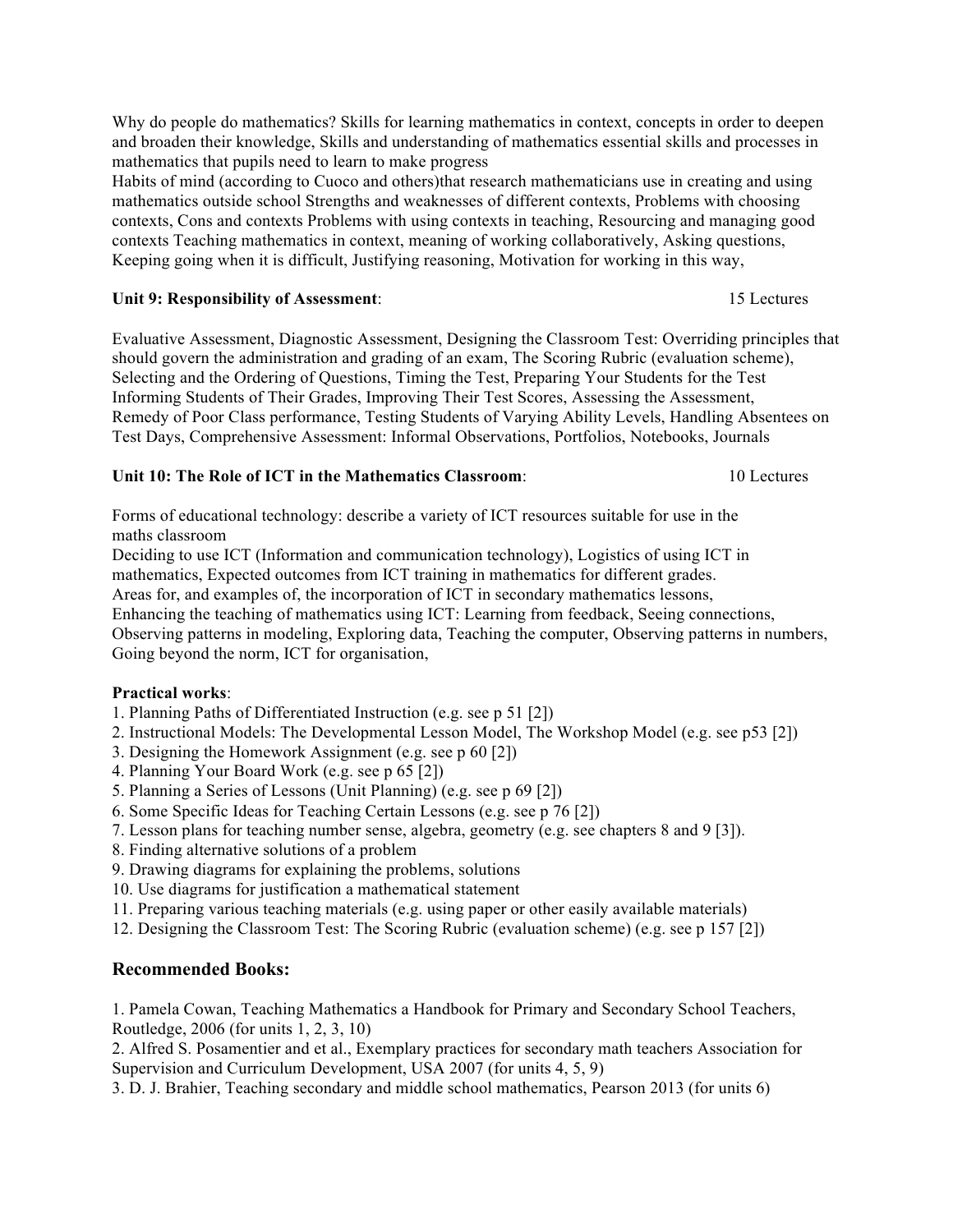4. Deborah V. Mink, Ph. D. Strategies for Teaching Mathematics Shell Education Publishing Inc. 2010 (for units 7)

5. Sue Johnston-Wilder and et al., Learning to Teach Mathematics in the Secondary School: a companion to school experience, Routledge, 2011 (for unit 8)

#### **References**:

1. C. Kyriacou, Essential Teaching Skills, Nelson Thornes Ltd, 2007

2. C. Kyriacou, Effective Teaching in Schools Theory and practice, Nelson Thornes Ltd, 2009

3. Anthony Haynes, The Complete Guide to Lesson Planning and Preparation, Continuum

International Publishing Group, 2010

4. Rosamund Sutherland, Teaching for Learning Mathematics, Open University Press, McGraw-Hill, 2007

5. Polya, G., How to solve it, Princeton,1973.

6. L. Fazio and R.Siegler, Teaching fractions, IAE Educational Practices Series 2011

### **Guidelines for setting a question paper**

• The question paper will consist of two groups A and B.

- The group A will contain 5 (five) questions, each carrying 10 (ten) marks.
- The group B will contain 5 (five) questions, each carrying 5 (five) marks.

• In each group, there will be two of five questions with OR-question from the same unit.

On the basis of the guidelines mentioned, we enclose one set of model question for Teaching Methodology (Math 405)(elective)